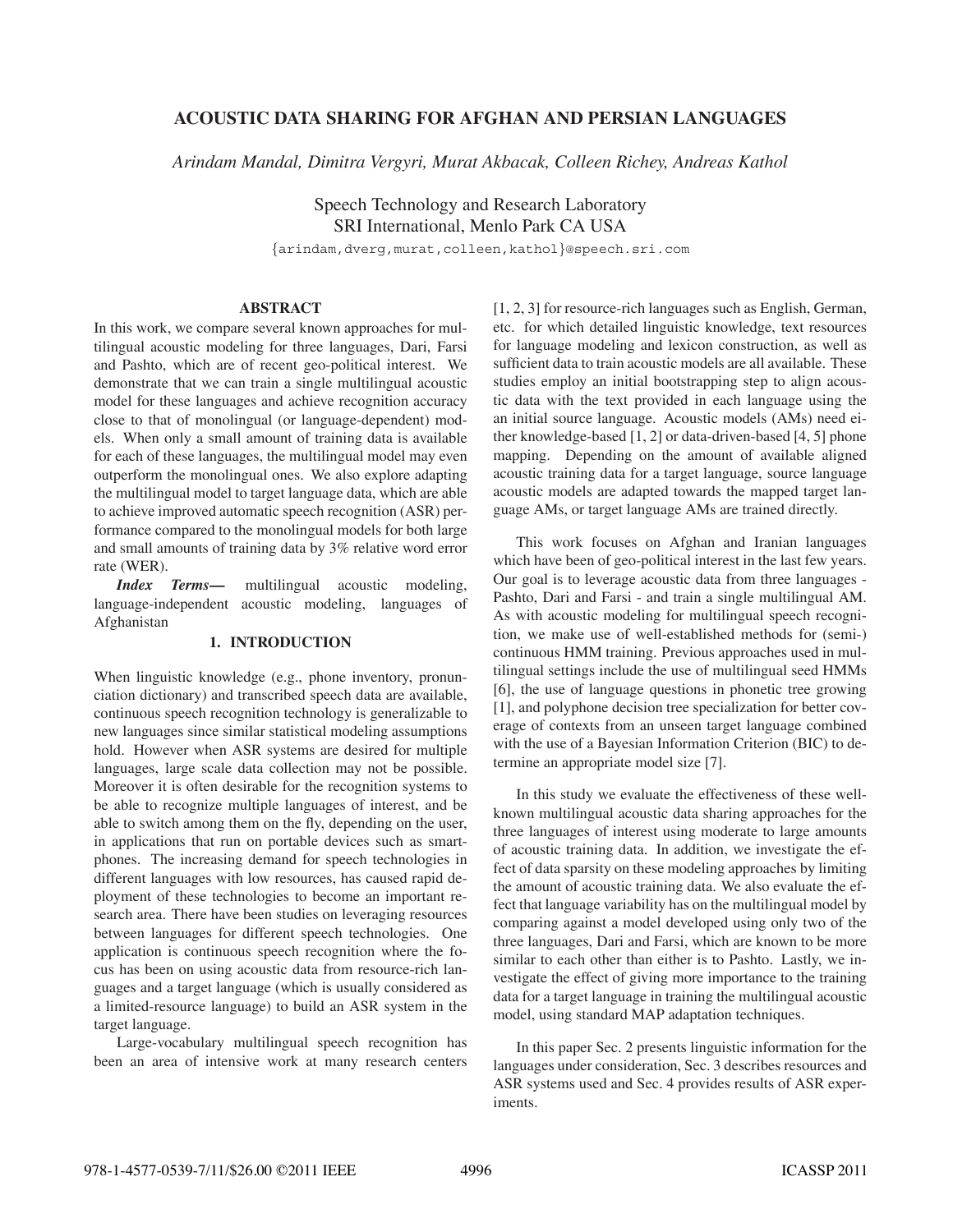### **2. LINGUISTIC BACKGROUND**

Dari, Farsi and Pashto are dialects and languages within the Indo-Iranian language family. Pashto, a language spoken in Afghanistan and Pakistan, consists of two major dialects, southern and eastern. Farsi and Dari are dialects of Persian; Farsi is spoken in Iran and Dari is spoken in Afghanistan. The phone inventories of Pashto, Farsi and Dari are very similar. A basic difference is that Pashto has an additional series of retroflex consonants. In addition, [f] and [q], which are not native to Pashto, tend to be merged with [p] and [k] by Pashto speakers. A major difference between the southern and eastern dialects of Pashto is the pronunciation of the retroflex fricatives. Southern Pashto has maintained the retroflex, while eastern Pashto has merged them with the velar fricative and velar stop [x], [g]. The main difference between the phone inventories of Farsi and Dari is in the vowels. Dari maintains more vowel distinctions than Farsi. There are also a few consonant differences. Farsi has [v] where Dari has [w]. The Farsi dialect also no longer distinguishes between [q] and [g] . Figure 1 shows the set of phones for each language that we used in the acoustic models.



**Fig. 1**. Phones in Pashto(P), Dari(D) and Farsi(F)

## **3. SYSTEMS & RESOURCES**

## **3.1. CORPORA**

The ASR training data for the three languages was drawn from the data collected and distributed under the DARPA

| Language               | Dari           | Farsi          | Pashto |  |
|------------------------|----------------|----------------|--------|--|
| Training data          |                |                |        |  |
| Hours                  | 126            | 75             | 123    |  |
| Words                  | 1 <sub>M</sub> | 750K           | 1.4M   |  |
| Word Types             | 15K            | 31K            | 17K    |  |
| Lexicon Vocab          | 12K            | 30K            | 17K    |  |
| $LM$ 2-grams           | 275K           | 300K           | 330K   |  |
| <b>Evaluation</b> data |                |                |        |  |
| <b>Test Words</b>      | 6269           | 4266           | 22617  |  |
| Minutes                | 56             | 32             | 113    |  |
| OOV $(\%)$             | $\mathfrak{D}$ | $\mathfrak{D}$ |        |  |

**Table 1**. Description of data resources and evaluation sets

CAST (Farsi) and TRANSTAC (Dari, Pashto, Farsi) programs. In addition to transcriptions, the data also contain pronunciation lexicons. The transcriptions were cleaned and partially normalized, and the pronunciation dictionary was adjusted accordingly. Table 1 shows the training data available for the three different languages in terms of hours of speech, transcription word count, number of distinct word types, and number of words in the pronunciation lexicon. The evaluation sets were provided under DARPA's TRANSTAC program. In Table 1 we also show the size of these test sets in terms of number of words and minutes and percentage of outof-vocabulary (OOV) items (words not in our training data or lexicon).

#### **3.2. SPEECH RECOGNITION SYSTEM**

The AMs developed in this work were used for a largevocabulary, statistical-language model (LM) recognition system that was run on low resource devices (for example the Nexus One Android smartphone) as part of a real-time speech-to-speech translation system [8]. We used a common acoustic front-end that computes  $13$  MFCC<sup>1</sup> (including energy) and their first, second and third order derivatives.  $HLDA<sup>2</sup>$  is used to reduce the dimensionality of the feature vector to 36. Due to the memory constraints of the application, we used smaller AMs: for each language we trained cross-word triphone models, with decision-tree state clustering that resulted in 2000 fully-tied states and each state was modeled by a 16-component Gaussian mixture model. For the experiments presented in this work, all models were trained with maximum likelihood estimation. A detailed description of the ASR system is provided in [9]. The vocabulary and size of recognition LMs used for each language are shown in Table 1.

### **4. EXPERIMENTS**

#### **4.1. BASELINE ACOUSTIC MODELS**

In Table 2 we present the performance of each of the monolingual (or language-dependent) baseline acoustic models. For each language we present: (1) the results with the acoustic

<sup>&</sup>lt;sup>1</sup>Mel Frequency Cepstral Coefficients

<sup>2</sup>Heteroscedastic Linear Discriminant Analysis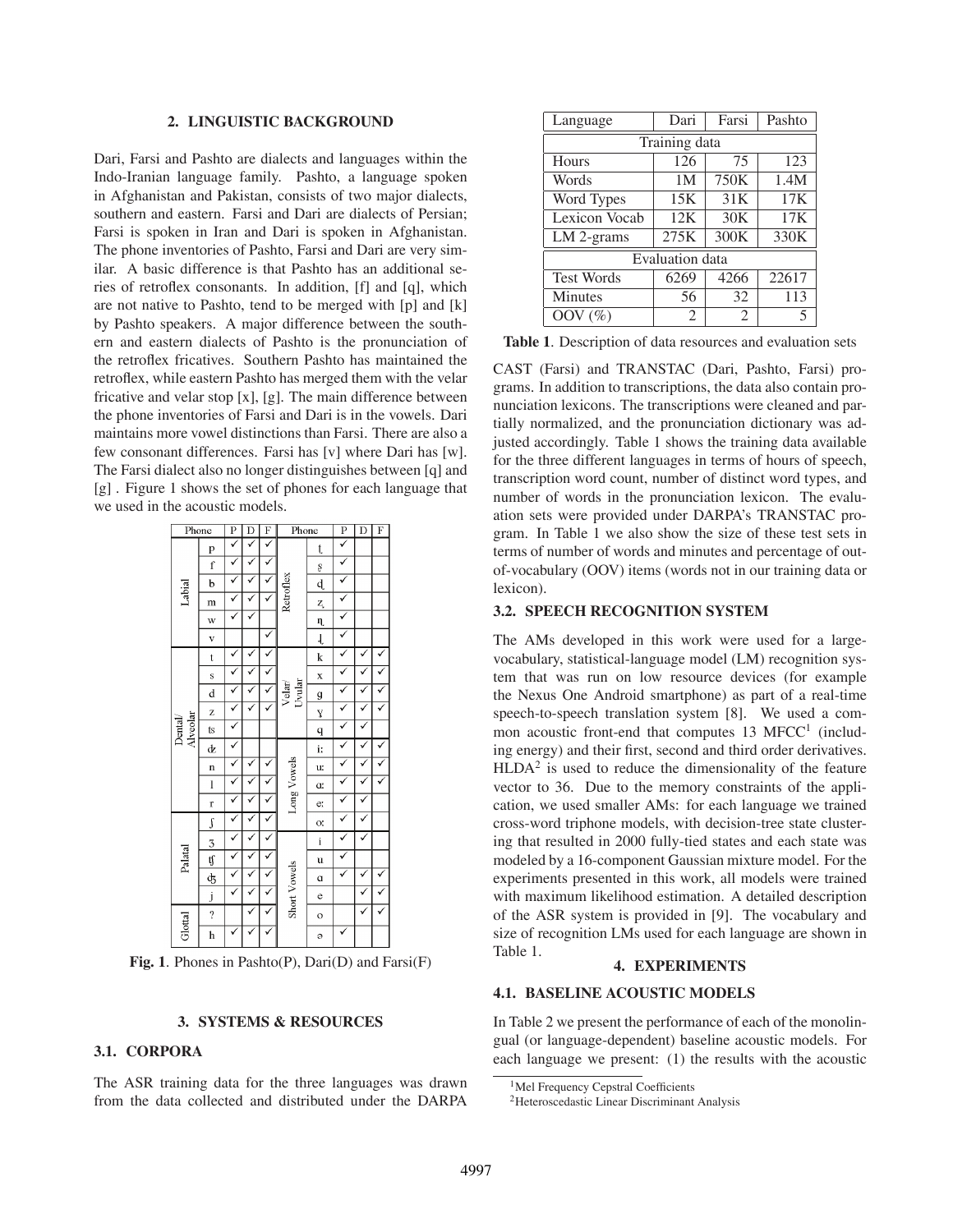| Experiment | Model size |      | Dari   Farsi | Pashto |
|------------|------------|------|--------------|--------|
| All data   | 2000x16    | 33.6 | 36.7         | 40.0   |
| 10 hours   | 2000x16    | 37.1 | 39.5         | 42.9   |

| Experiment                                        | Model size | Dari | Farsi | Pashto |
|---------------------------------------------------|------------|------|-------|--------|
| Baseline: Lang dep                                | 2000x16    | 33.6 | 36.7  | 40.0   |
| Trilingual (D,F,P)                                | 2000x16    | 36.8 | 44.6  | 45.6   |
|                                                   | 4000x16    | 34.7 | 42.3  | 44.5   |
|                                                   | 6000x16    | 34.9 | 42.5  | 44.0   |
|                                                   | 2000x16    | 35.2 | 41.7  | 43.0   |
| + Language flag                                   | 4000x16    | 33.3 | 40.1  | 41.2   |
|                                                   | 6000x16    | 32.9 | 38.9  | 40.9   |
| <b>Bilingual</b><br>(D,F)<br>$+$<br>Language flag | 2000x16    | 33.5 | 39.4  | N/A    |

**Table 2**. WER (%) for language-dependent acoustic models

model trained on all available data and (2) using only a random sample of 10 hours of acoustic training data for each language, thus simulating the scenario of more extreme acoustic data sparseness. The same 2-gram LM, trained on transcripts of all available acoustic data, was used for all ASR experiments.

### **4.2. MULTILINGUAL ACOUSTIC MODELS**

As a first effort for multilingual acoustic models, we merged all the training data and lexicons, using the common phonetic inventory. We built a common decision tree and examined the performance of models with 16 Gaussian distributions per state and 2000, 4000 and 6000 fully-tied triphone states as shown in Table 3. The model size was increased to 6000 in order to compare more fairly with the original monolingual models of the same size. $3$  We can see that the ASR performance of this multilingual model (referred to as Trilingual in Table 3) degrades significantly compared to the monolingual models.

Next, we added the language identity as a flag for each

3Three separate 2000x16 Gaussian monolingual models were used for decoding each language, implying that effectively 6000x16 Gaussians were used to recognize the three languages.

| Experiment                              | Model size | Dari        | Farsi | Pashto |
|-----------------------------------------|------------|-------------|-------|--------|
| Baseline: Lang dep                      | 2000x16    | 37.1        | 39.5  | 42.9   |
| Trilingual $(D,F,P)$ +<br>Language flag | 2000x16    | <b>37.0</b> | 41.7  | 44.9   |
|                                         | 4000x16    | 36.3        | 40.7  | 44.4   |
|                                         | 6000x16    | 37.0        | 41.0  | 44.9   |
| <b>Bilingual</b><br>(D,F)               | 2000x16    | 36.4        | 40.2  | N/A    |
| Language flag                           |            |             |       |        |

**Table 4**. WER (%) for multilingual acoustic models trained on 10 hours per language (D is Dari, F is Farsi, P is Pashto)

phone, and allowed the decision tree to ask questions about the value of that flag. This approach is largely based on the work described in [1]. When the decision tree can use questions about the phone language flag it allows the creation of language-specific triphone states based on the observed distribution similarity. This way, even though the lexicons use a common phone set, language specific models can be used if the observations for each phone in each language set are dissimilar enough. The lexicon was also augmented with a language flag, so that only language specific pronunciations are used for each word. This was not the case in the previous approach which, did not use the language flag and merged all pronunciations found across languages in the training lexicon under the same word entry. In order to verify that the final model is still sharing data across all languages (and that the language flag was not the primary question for splitting in the decision tree) we looked at the distribution of the number of triphone states from each of the three languages that were clustered at each genone<sup>4</sup> state. Figure 2 shows the histogram of the entropy of these distributions and it can be seen that most of the genones have an entropy close to that of uniform  $distri$ bution<sup>5</sup>. It can thus be interpreted that the vast majority of the states in the 6000-state model still share data, almost evenly, from all three languages, and only very few are actually c



**Fig. 2**. Entropy of distribution that counts number of triphones states for each language in a genone state.

In Table 3 we can see that this approach of multilingual model training achieves improved ASR performance over the previous one. For the 6000x16-model size the results are close to the original monolingual baseline. Using this approach we can train a single larger acoustic model rather than three separate ones and use a recognition system that allows switching between languages. To examine the effect of the amount of data on the performance of the multilingual model (compared to the monolingual one), we also trained multilingual models using the 10 hours of randomly sampled data.

**Table 3**. WER (%) for multilingual acoustic models trained on all available data, (D is Dari, F is Farsi, P is Pashto)

<sup>4</sup>Genones refer to the leaves of the decision tree that clusters triphone HMM states

<sup>&</sup>lt;sup>5</sup>For a uniform distribution the entropy is  $-\log_2 X$ , where X is the number of possible values of a discrete distribution